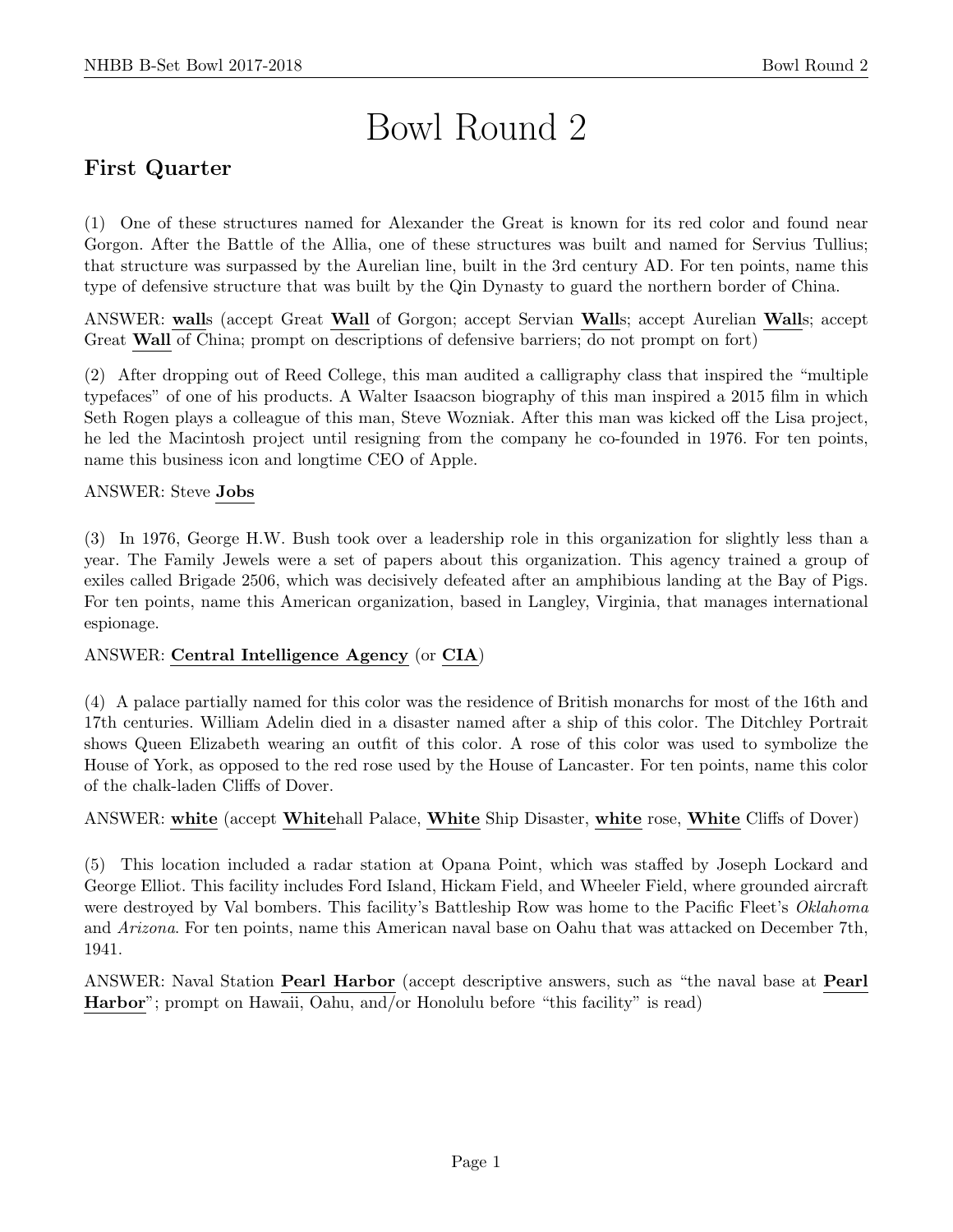(6) This man's Special Field Order Number 15 provided for the confiscation of land along the Atlantic coast to be allotted among freed slaves, which became the basis for the saying "Forty Acres and a Mule." This commander presented 25,000 bales of cotton to Abraham Lincoln as a Christmas gift when he captured Savannah in December 1864, the culmination of a campaign of total war. For ten points, name this Union general who captured Atlanta to begin his "March to the Sea."

#### ANSWER: William Tecumseh Sherman

(7) Two of these figures, Mushka and Pchyolka, were purposely killed in 1960 to prevent foreign powers from inspecting their vehicle. Strelka, another of these figures, gave birth to a child named Pushinka who was given as a gift to John F. Kennedy in 1961. The most famous of these animals was locked in a box for weeks of training and died of overheating after a separation failure, having completed four orbits aboard Sputnik 2. Laika was one of, for ten points, what trained animal cosmonauts?

ANSWER: Soviet space dogs (accept descriptive answers of "the dogs that the USSR launched into space; prompt on partial answers, such as "dog" or "Soviets" or "Russians" or "cosmonaut" or "astronaut")

(8) Laryngeal examples of these constructs are generally not found within the English language. The dropping of the voiceless glottal fricative type of these constructs took place during the 13th century. The place and manner of articulation are typically both given when categorizing these constructs, which differ from a similar construct in that they require a complete or partial closure of the vocal tract. For ten points, name these linguistic constructs that are often contrasted with vowels.

#### ANSWER: consonants

(9) A group of people protesting Dick Wilson's corruption occupied this site under the direction of Russell Means in 1973. Stephen Vincent Benet's poem "American Names" references this location, noting "I shall not be there. I shall rise and pass. Bury my heart at" this location. This site in the Pine Ridge Indian Reservation was the location of a violent episode when Black Coyote refused to surrender his rifle to U.S. troops. For ten points, name this site of an 1890 massacre of Lakota Sioux.

ANSWER: Wounded Knee (accept Bury My Heart at Wounded Knee; accept Wounded Knee Massacre; prompt on Pine Ridge Reservation before mentioned)

(10) This cause was supported by Horace Greeley's pamphlet "Prayer of Twenty Millions," which urged enforcement of the Confiscation Acts. People who proposed secession and opposed this cause were called Fire-Eaters. William Lloyd Garrison burned a copy of the Constitution because it failed to support this cause, which he advocated for in The Liberator. For ten points, name this cause that was achieved via the 13th Amendment and the Emancipation Proclamation.

ANSWER: abolition of slavery (accept word forms; accept any answers related to freeing slaves)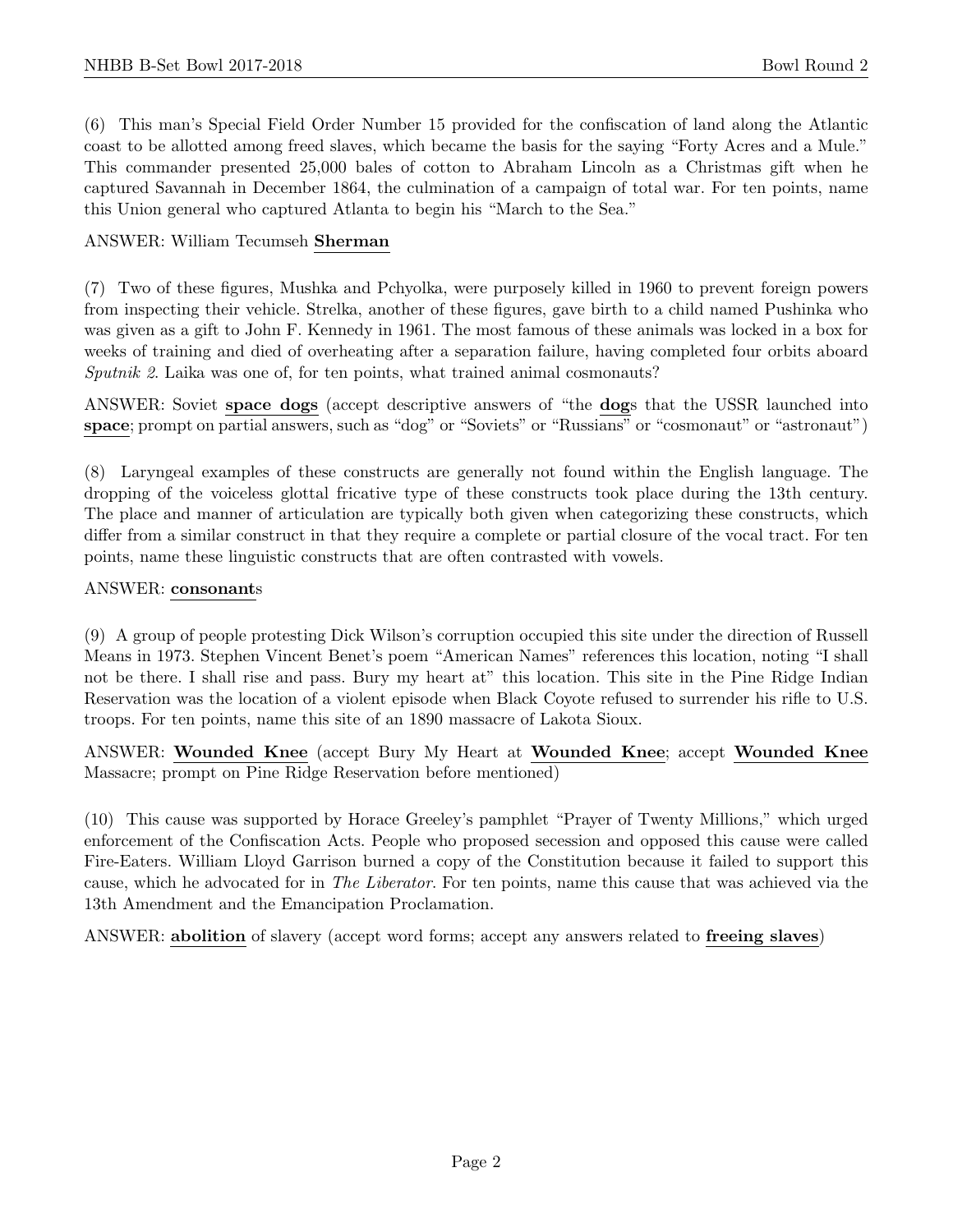# Second Quarter

(1) Charles Lennox Richardson died after a holder of this position gave the order to "expel the barbarians." The Jewel Voice Broadcast was delivered by the holder of this position. Between the 9th and 12th centuries, holders of this position frequently married women of the Fujiwara clan. In 1946, the holder of this position renounced his divine descent from the sun goddess Amaterasu. For ten points, name this position held by Hirohito during World War II.

ANSWER: Emperor of Japan (accept word forms; prompt on partial answers, like "emperor" or "leader of Japan")

BONUS: Before the Imperial Palace was moved to Edo, the imperial capital was this city on Honshu, northeast of Osaka.

#### ANSWER: Kyoto

(2) Natives who worked near this location were put on the silver roll as opposed to the gold roll, which was reserved for Americans and Europeans. John McCain was born in a U.S. administrative zone named for this location. The Torrijos-Carter Treaties specified a twenty year time frame for this location to pass from American control to that of a Central American country. For ten points, name this waterway, opened in 1914, that connects the Atlantic and Pacific Oceans.

#### ANSWER: Panama Canal (accept Panama Canal Zone)

BONUS: American interest in the Panama Canal began when this president acquired rights to the area via the Hay-Bunau-Varilla Treaty.

ANSWER: Theodore "Teddy" Roosevelt (prompt on Roosevelt)

(3) In the aftermath of this event, Governor Kathleen Blanco emphasized that National Guardsmen were armed with M-16s and would "shoot and kill." Two unarmed civilians were killed by police at Danziger Bridge after this disaster. Michael Brown was told he was "doing a heck of a job" dealing with the devastation wrought by this event before he was fired from his post as Director of FEMA by George W. Bush. For ten points, name this 2005 natural disaster, a hurricane that devastated New Orleans and the Gulf Coast.

#### ANSWER: Hurricane Katrina

BONUS: The Army Corps of Engineers determined that most of the lives lost in New Orleans during Katrina were the result of the failure of these earthen protections, 53 of which were breeched by the storm surge.

ANSWER: levees (accept dikes; accept floodbanks)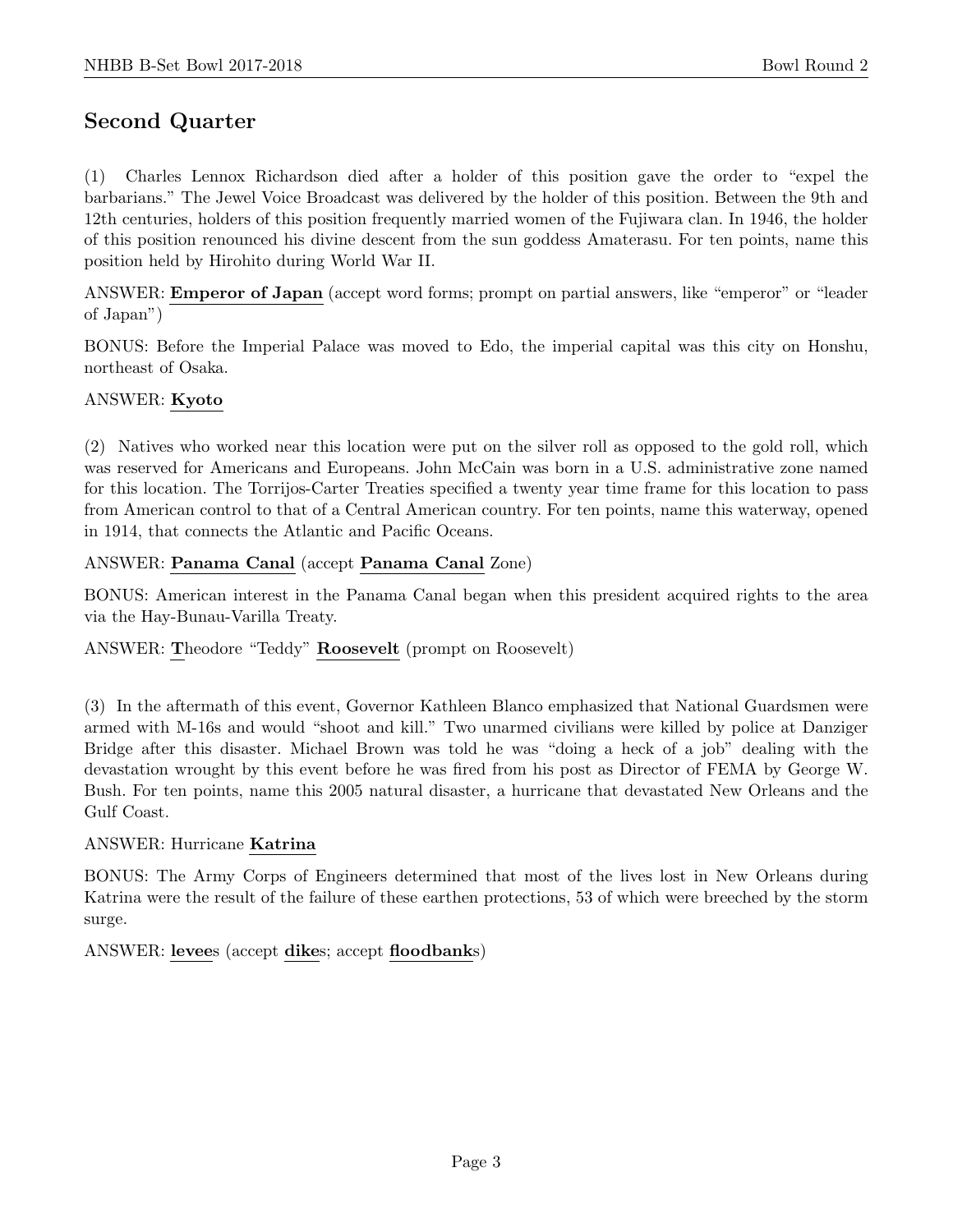(4) This man advocated for a "Common European Home" to prevent the threat of war from rival factions. This man, who removed Andrei Gromyko as foreign minister, began a policy of nonintervention known as the Sinatra Doctrine. The Gang of Eight targeted this man in a coup that was thwarted by a speech given atop a tank by Boris Yeltsin. The reforming policy of glasnost was championed by, for ten points, what final leader of the Soviet Union?

#### ANSWER: Mikhail Gorbachev

BONUS: The aforementioned Sinatra Doctrine applied to the USSR's allies within this defensive pact, a rival to NATO during the Cold War.

# ANSWER: Warsaw Pact (accept the Treaty of Friendship, Cooperation, and Mutual Assistance)

(5) Jedidiah Huntington led efforts to circumvent this law, which was succeeded by Macon's Bill No. 2 shortly after its repeal. In a famous cartoon criticizing its effects, a man carrying a barrel labeled "super fine" attempts to break free of a snapping turtle's grasp. The "Ograbme" cartoon attacked, for ten points, what 1807 legislation enacted by Thomas Jefferson that was intended to block trade with Great Britain and France?

#### ANSWER: Embargo Act of 1807

BONUS: The Embargo Act was a response to this British practice of forcing sailors to serve in its navy, done in 1807 to four Americans onboard the USS *Chesapeake* who the British claimed were defectors from their navy.

ANSWER: impressment (accept additional information, such as the press or the press gang)

(6) Excavations at El-Haraneya showed that the most famous of these structures was linked by causeway to the Valley Temple. An early example of these structures consisted of six mastabas stacked upon each other; that building was built by Djoser and designed by the architect Imhotep. Examples of these structures commissioned by Menkaure, Khafre, and Khufu are found near the Sphinx. For ten points, identify these ancient Egyptian tombs.

#### ANSWER: Egyptian pyramids

BONUS: The Great Pyramids and the Sphinx are found on the outskirts of modern Cairo in this city.

ANSWER: Giza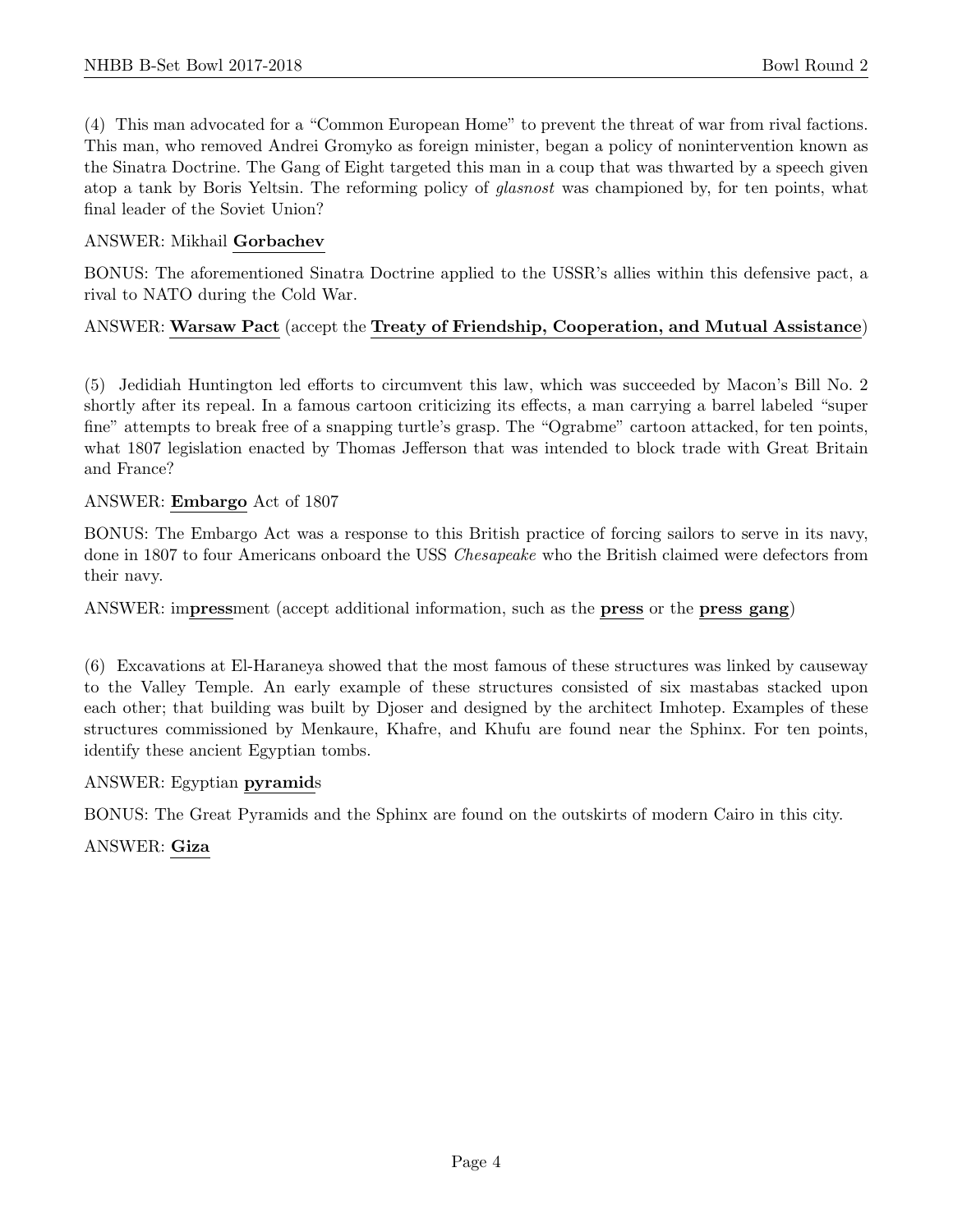(7) After Reinhard Scheer led this force at an indecisive battle near the Skagerrak, Scheer recommended that this force loosen its restrictions on attacking without warning. This military force was dismantled at Scapa Flow on Ludwig von Reuter's orders, hoping that it would not be divided up between the victors after the Armistice. Alfred von Tirpitz revolutionized, for ten points, what military force that included the High Seas Fleet and which brought the US into World War I by sinking the Lusitania?

ANSWER: Imperial German Navy (accept High Seas Fleet before mentioned; accept mentions of German submarines after "restrictions" is read; do not accept or prompt on mentions of Nazi Germany)

BONUS: Alfred von Tirpitz assisted this Kaiser of Germany in the expansion of the Imperial German Navy. This man abdicated the throne after Germany lost World War I.

ANSWER: Kaiser Wilhelm II (prompt on Wilhelm)

(8) This history of this disease was examined by Randy Shilts in his book And The Band Played On. Teenager Ryan White's expulsion from school after contracting this disease inspired a 1990 law providing healthcare funding to people living with this disease. Critics of the Reagan administration have blamed homophobic policy makers for ignoring the crisis of, for ten points, what disease that is caused by the HIV virus?

ANSWER: Acquired Immune Deficiency Syndrome (or HIV/AIDS; prompt on HIV before mentioned)

BONUS: Ryan White was from this state, which suffered its largest AIDS outbreak in 2015. Mike Pence, while serving as this state's governor, reluctantly backed some needle exchange programs in an attempt to stop the outbreak.

ANSWER: Indiana

# Third Quarter

The categories are . . .

- 1. The Curse of Tippecanoe
- 2. 17th Century England
- 3. Ottoman Empire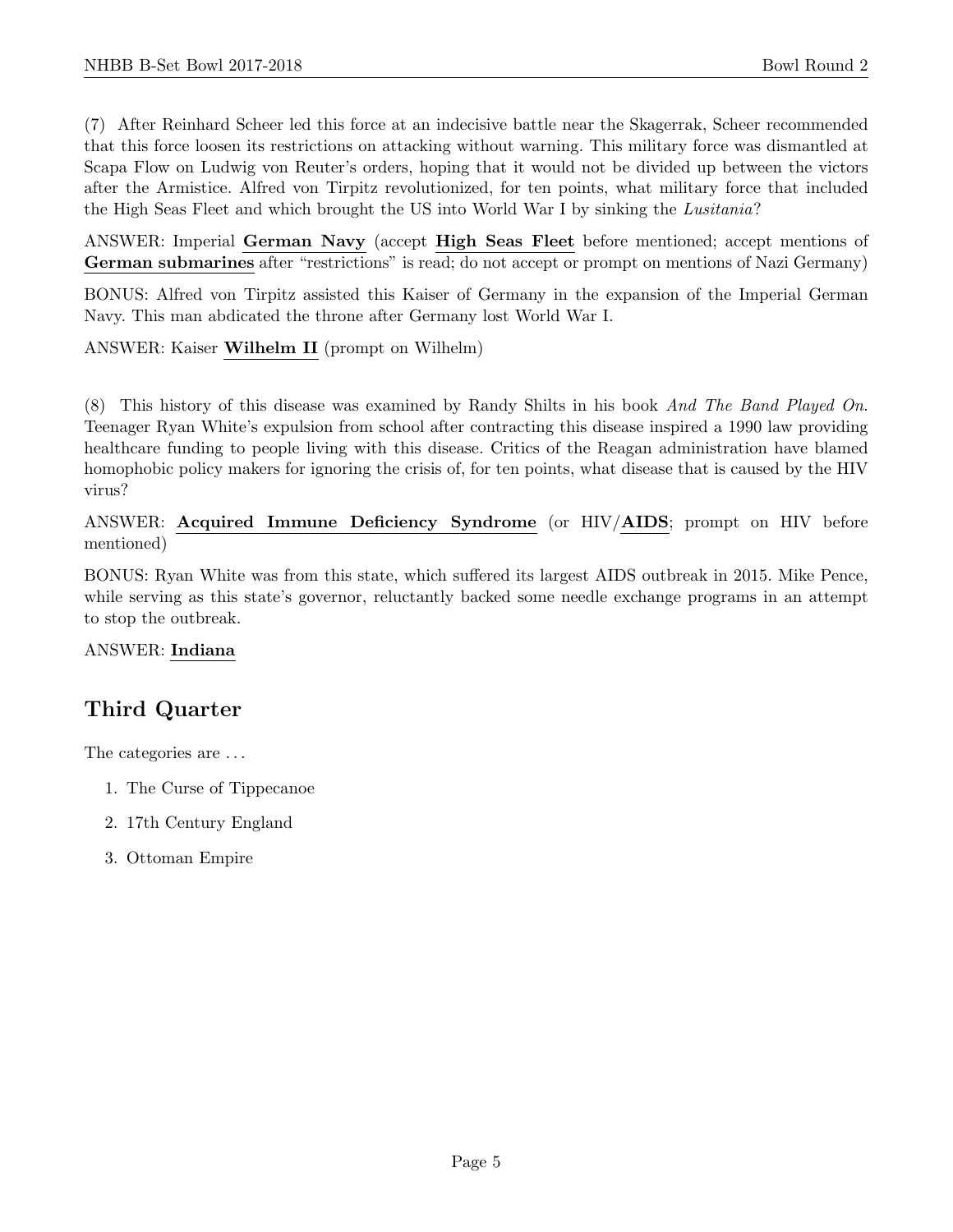The Curse of Tippecanoe

The Curse of Tippecanoe...

(1) Supposedly meant death for the holders of what elected political office, including Abe Lincoln?

# ANSWER: US President

(2) First struck what man, who fought at Tippecanoe and died after just 31 days in office?

# ANSWER: William Henry Harrison (prompt on Harrison)

(3) Struck at intervals of how many years between elections?

# ANSWER: 20 years

(4) Was "broken" when what man didn't die after being shot by John Hinckley in 1981?

#### ANSWER: Ronald Reagan

(5) Struck what man in Buffalo, New York?

#### ANSWER: William McKinley

(6) Struck what man via unknown causes in 1923?

#### ANSWER: William Harding

(7) Is alternately named for what leader of the Shawnee who was killed two years after the Battle of Tippecanoe?

#### ANSWER: Tecumseh

(8) Was supposedly set by what man, the brother of that Shawnee leader?

#### ANSWER: Tenskwatawa (accept the Prophet)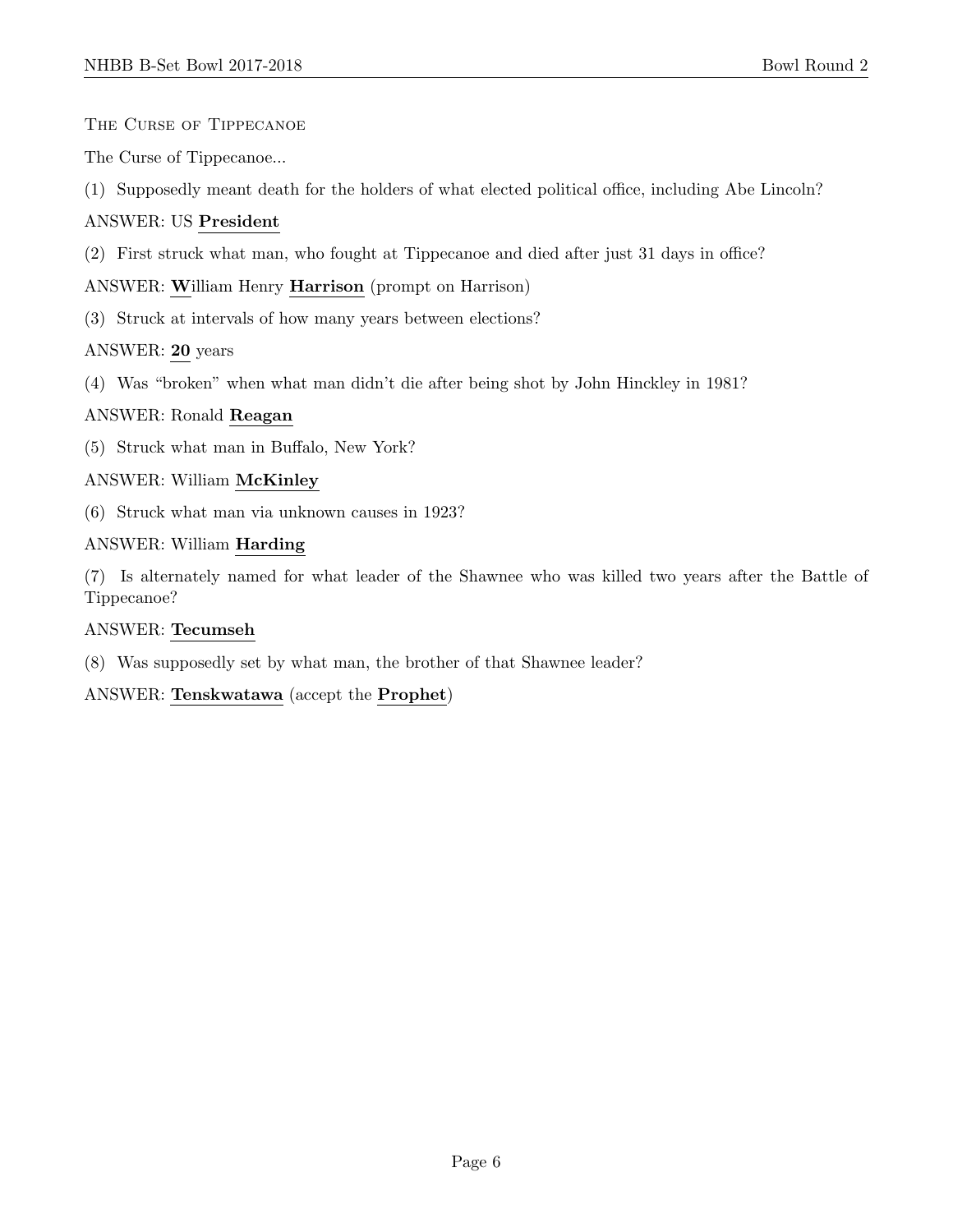17th Century England

Name the...

(1) "Virgin Queen" of England who died in 1603, ending the House of Tudor.

ANSWER: Elizabeth I (prompt on Elizabeth)

(2) Type of disaster that destroyed St. Paul's Cathedral and thousands of houses in London in 1666.

ANSWER: Great Fire of London

(3) Architect who re-designed St. Paul's and dozens of other churches after that disaster.

ANSWER: Sir Christopher Wren

(4) Street where that disaster began in a bakery.

# ANSWER: Pudding Lane

(5) Politician who recorded his account of that disaster, and an earlier plague, in a famous diary.

ANSWER: Samuel Pepys ([peeps], but be lenient)

(6) Religious group that, according to Titus Oates, supposedly planned the Popish Plot to assassinate the king in 1678.

ANSWER: Roman Catholics (accept word forms)

(7) King of England overthrown by William and Mary in the 1688 Glorious Revolution.

ANSWER: James II of England (accept James VII of Scotland, but do not prompt on James VII alone)

(8) Acts that required public employees to be members of the Church of England, opposed by that king.

ANSWER: Test Act(s)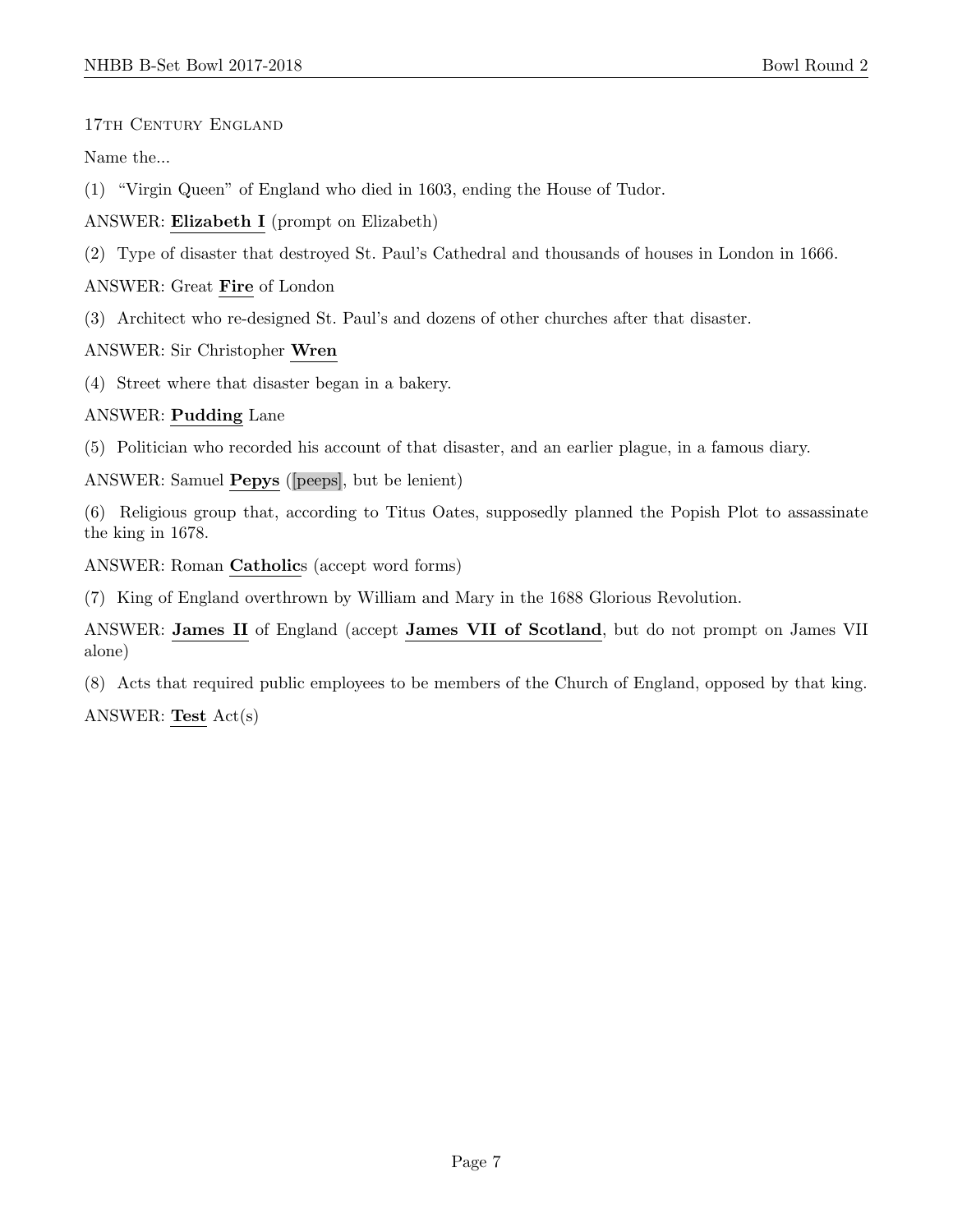OTTOMAN EMPIRE

Name the...

(1) Country with capital Ankara that was borne out of the fallen empire.

# ANSWER: Turkey

(2) Secular founder of that country who fought in World War I.

ANSWER: Mustafa Kemal Ataturk (accept either or both names)

(3) Battle where that founder defended the Dardanelles against a British amphibious attack, a major Ottoman victory.

# ANSWER: Battle of Gallipoli

(4) Country that gained its independence from the Ottomans in 1832 after fighting in Athens.

# ANSWER: Greece

(5) Elite Ottoman infantrymen who were kidnapped as young boys and forcibly converted to Islam.

# ANSWER: janissary

(6) Ethnic group subjected to a genocide by the Ottomans during World War I.

# ANSWER: Armenians

(7) Russian tsar who fought the Pruth River Campaign against the Ottomans.

ANSWER: Peter the Great (accept Peter I; prompt on Peter)

(8) Khedive [kay-deev] who founded modern Egypt out of the Ottoman Empire.

ANSWER: Muhammad Ali Pasha (or Mehmet Ali Pasha; prompt on Ali; do not prompt on Ali Pasha)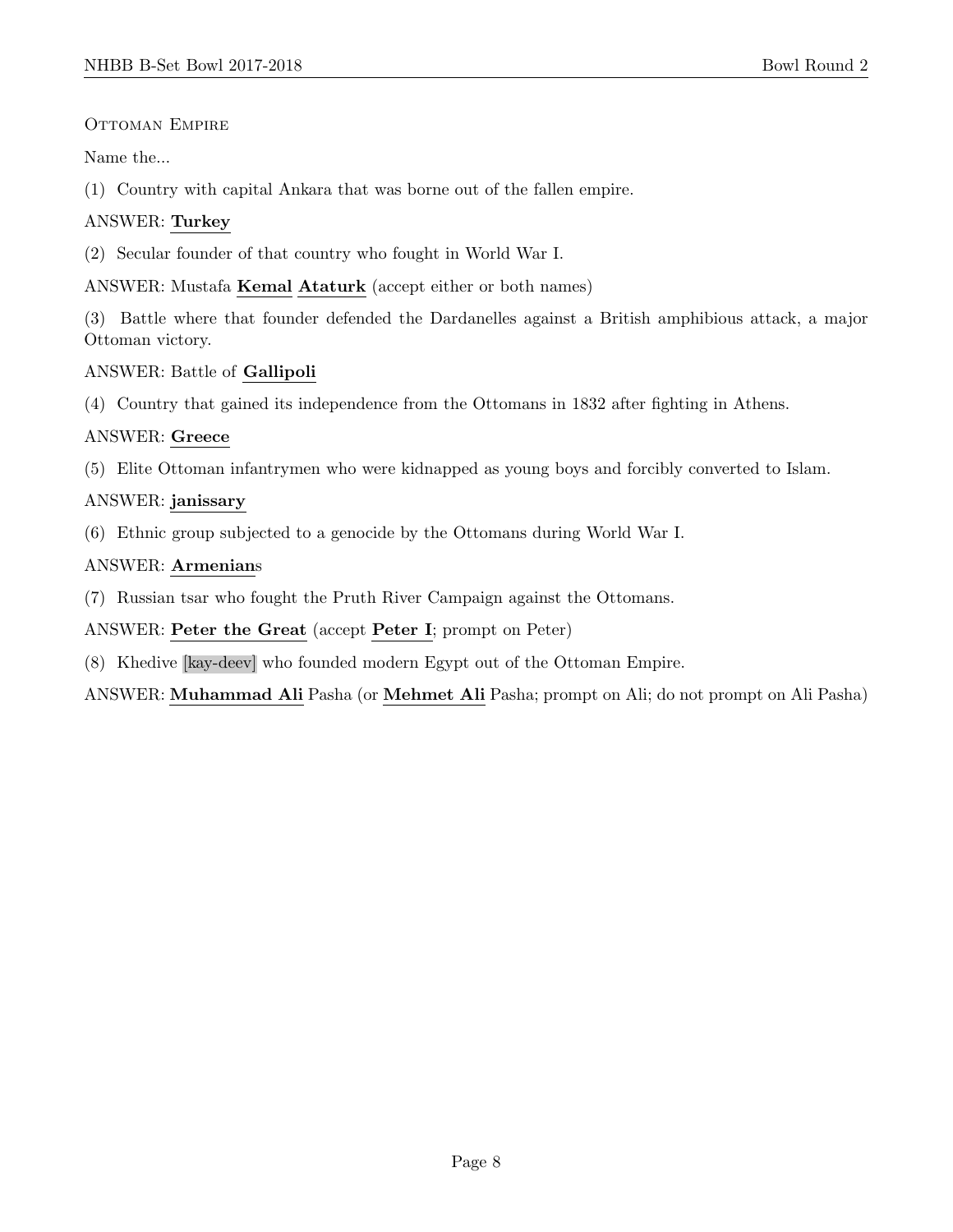# Fourth Quarter

(1) This event prompted a message from John XXIII [23], in which he begged "all governments not to remain deaf to this cry of humanity." During this event, negotiations were mediated by U Thant, and Adlai Stevenson famously agitated for an (+) answer from Valerian Zorin. This event was ended with the removal of  $(*)$  Jupiter weapon systems from Turkey, and it led to the creation of the Moscow-Washington hotline. For ten points, name this 1962 crisis in which the Soviet Union attempted to place weapons on a Caribbean island.

ANSWER: Cuban Missile Crisis (accept October Crisis; accept descriptive answers of a diplomatic crisis regarding ballistic missiles placed in Cuba)

(2) During this election year, Harold Stassen was told "you can't shoot an idea with a gun" after supporting a mandatory communist registry in this election year. Strom Thurmond ran on the breakaway  $(+)$  Dixiecrat ticket in this election year. In a famous photograph taken in this year, a man holds up an early edition of the (\*) Chicago Daily Tribune announcing the wrong outcome of the presidential election. For ten points, name this election year in which Thomas Dewey actually lost to Harry Truman, who thus earned a full second term in office.

ANSWER: U.S. Presidential Election of 1948

(3) In a legend from this country, a woman who tries to ride her newlywed husband's horse is thrown off and bounces on her skirt all the way to the moon. Slue-Foot  $(+)$  Sue rode a catfish down a river in this country, and a man in this country dies after beating a steam powered hammer in a steel-driving contest. (\*) Pecos Bill and John Henry are two characters from the folklore of, for ten points, what country where Paul Bunyan's birth supposedly occurred in Wisconsin or Minnesota?

ANSWER: United States of America (accept USA; accept America)

(4) This general defeated the Marathas at the Battle of Assaye in his first major victory. This commander ordered the building of Portugal's Lines of Torres Vedras, a defense against André Masséna approved by  $(+)$  Lord Castlereagh; two years later, this man routed Auguste Marmont at Salamanca, a key battle of the Peninsular War. In 1815, this commander's forces were joined by (\*) Gebhard von Blucher's Prussian troops near Brussels in his most crucial victory. For ten points, name this British general who defeated Napoleon at the Battle of Waterloo.

ANSWER: Arthur Wellesley, 1st Duke of Wellington (accept either or both underlined portions)

(5) A polychoral style of music was developed in this city by Giovanni Gabrielli. This city was the final home of a composer who depicted the mistress of Nero in The Coronation of Poppea. Claudio Monteverdi worked in this city, where the  $(+)$  Ospedale della Pietà employed the "Red Priest" who composed The Four Seasons. (\*) Antonio Vivaldi lived in, for ten points, what Italian city where opera was staged during Carnival and the barcarole was sung by gondoliers rowing along its canals?

ANSWER: Venice